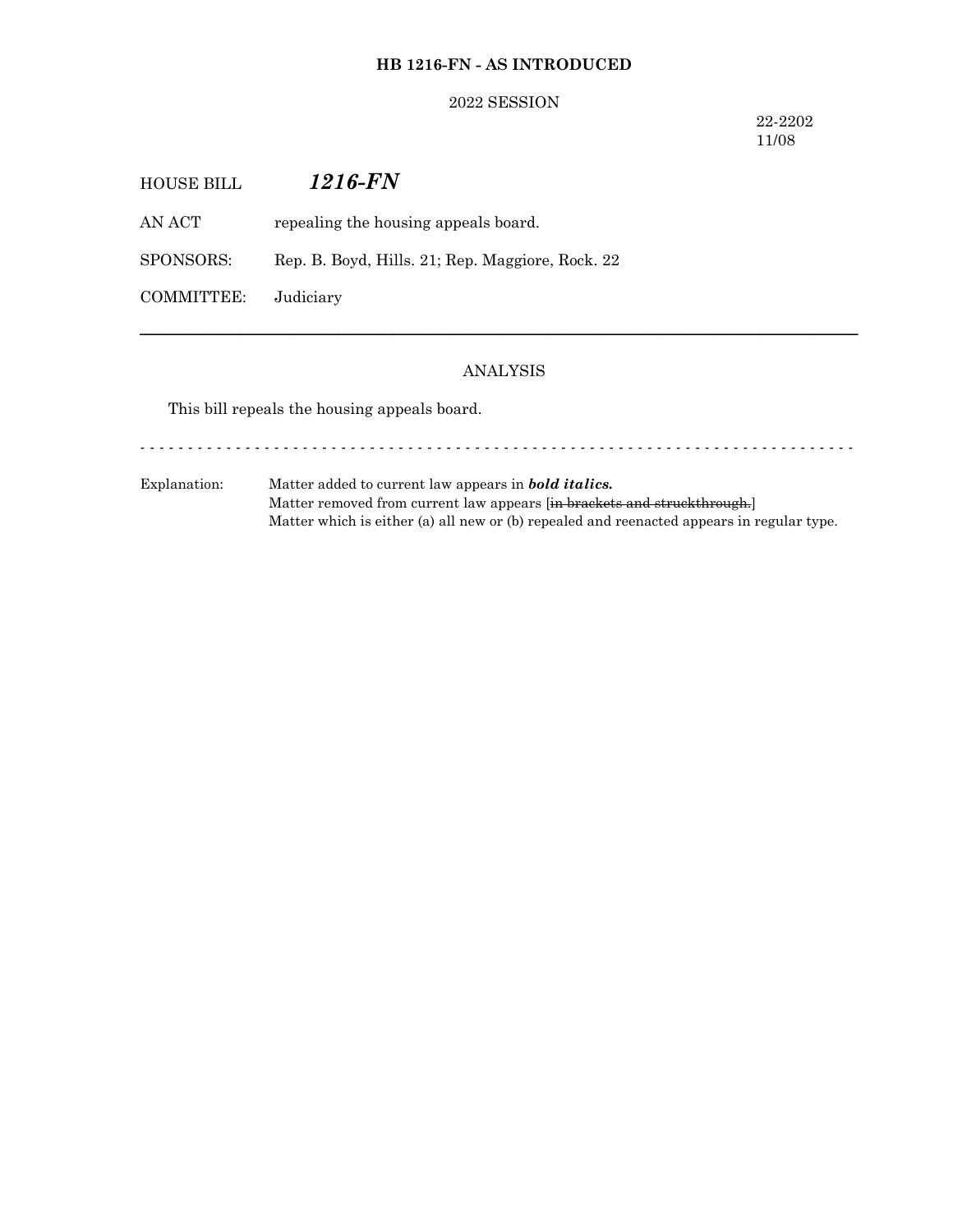# **HB 1216-FN - AS INTRODUCED**

### STATE OF NEW HAMPSHIRE

*In the Year of Our Lord Two Thousand Twenty Two*

AN ACT repealing the housing appeals board.

*Be it Enacted by the Senate and House of Representatives in General Court convened:*

- 1 Repeal. RSA 679, relative to the housing appeals board, is repealed. 1
- 2 Effective Date. This act shall take effect 60 days after its passage. 2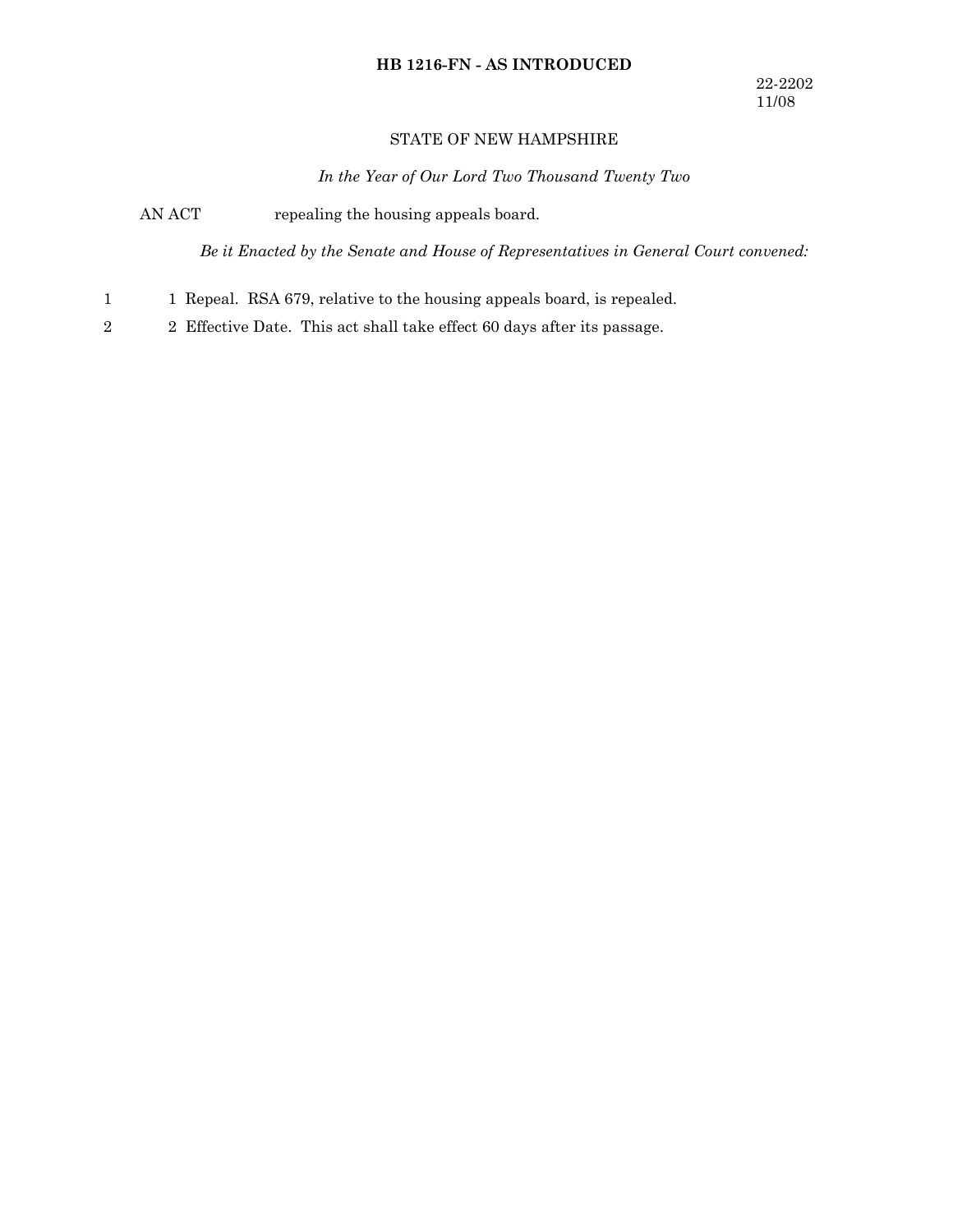LBA 22-2202 10/28/21

## **HB 1216-FN- FISCAL NOTE AS INTRODUCED**

AN ACT repealing the housing appeals board.

| FISCAL IMPACT: [X] State | [ ] County | [ ] Local | [ ] None |
|--------------------------|------------|-----------|----------|
|                          |            |           |          |

|                        | <b>Estimated Increase / (Decrease)</b> |                |                |                |
|------------------------|----------------------------------------|----------------|----------------|----------------|
| <b>STATE:</b>          | <b>FY 2022</b>                         | FY 2023        | <b>FY 2024</b> | <b>FY 2025</b> |
| Appropriation          | \$0                                    | \$0            | \$0            | \$0            |
| Revenue                | \$0                                    | \$0            | \$0            | \$0            |
| <b>Expenditures</b>    | \$0                                    | Indeterminable | Indeterminable | Indeterminable |
| <b>Funding Source:</b> | X ] General                            | Education      | Highway        | <b>Other</b>   |

## **METHODOLOGY:**

This bill repeals the Housing Appeals Board. The Board is administratively attached to the Department of Administrative Services.

The Department of Administrative Services made the following assumptions concerning the fiscal impact of this bill:

- With an effective date of 60 days after passage, there would be no fiscal impact in FY 2022.
- In FY 2023, there would be savings of \$134,204 which represents the budgeted operating costs that would not be incurred. Salary and benefits costs of approximately \$309,169 for three board would continue as the Board members would be paid through the end of their appointment terms.
- · Despite the repeal effective 60 days after passage, salary and benefits cost would continue for the remaining terms of the board members as follows; FY 2024: \$142,746, FY 2025: \$90,632 and FY 2026: \$35,347.
- · Operating cost savings in FY 2024 and in future years are indeterminable, however the operating budget for the Housing Appeals Board is \$417,577 in FY 2022 and \$444,373 in FY 2023.